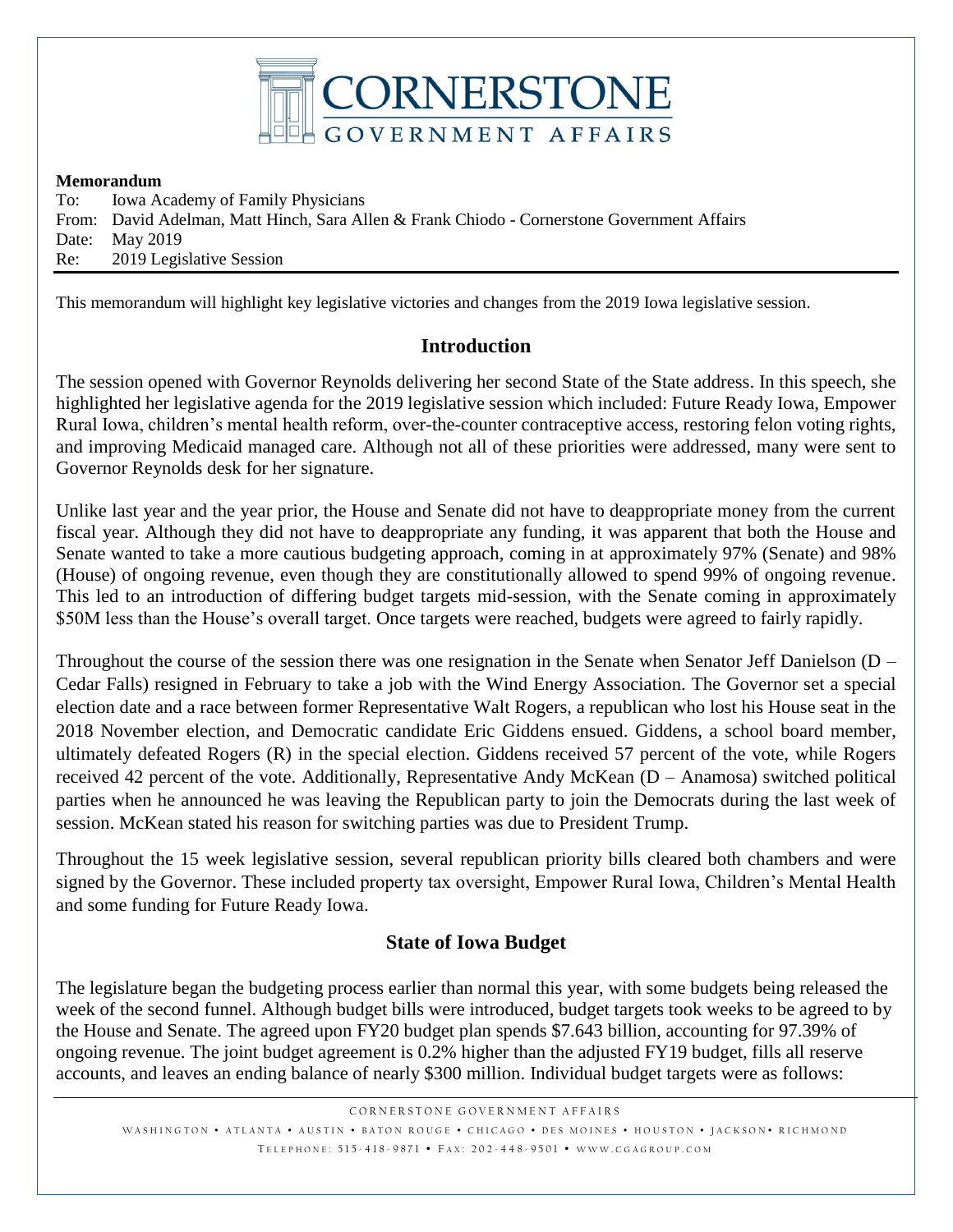

| Administration & Regulation                          | 56,541,445    |
|------------------------------------------------------|---------------|
| Ag & Natural Resources                               | 42,682,522    |
| <b>Economic Development</b>                          | 41,903,345    |
| Education                                            | 954,733,479   |
| Health & Human Services                              | 1,937,186,761 |
| <b>Justice Systems</b>                               | 768,017,983   |
| State Aid to Schools & other standing appropriations | 3,842,588,325 |
| <b>GENERAL FUND TOTAL</b>                            | 7,643,653,860 |

Specific budget appropriations of interest include:

- Increased Reimbursement for critical access hospitals \$1.5M. This funding will be applied via a critical access hospital cost factor that will be approved the CMS via a state plan amendment.
- Increased reimbursement for HCBS waiver providers for supported community living and day hab services. \$1M.
- Elimination of the children's MH HCBS waiting list \$1.2M
- Rural Psychiatric Residencies \$400k. This was not earmarked for the U of IA, as was recommended by the Governor. This will go through an RFP process and winning bidder will receive the funding.
- Assertive Community Treatment teams \$211k
- Increase Rx Drug Donation Repository Program increase of \$58k
- Rural Loan Repayment Program \$1.425M (increase of \$300,000)
- Medical Residency Program status quo funding that continues the program and appropriation
- Psychiatric Training \$150k. Intended to be used to include psychiatric training in medical school education.
- \$150.3 million supplemental appropriation for the FY 2019 budget.
- \$338,000 for a children's behavioral health hotline which includes a transfer of \$32,000 from the DHS, and directs the DPH, in collaboration with the DHS, to expand the Your Life Iowa information referral service to include information on the Iowa Children's Behavioral Health System.

The following policy language was included in the HHS budget bill:

 Liquidated damages. There was language that requires the DHS to revised Medicaid managed care contracts to include liquidated damages provisions. Specifically, it requires the assessment of liquidated damages for prior authorization and claims payment system issues that were reported by the MCO to the Department but reoccurred within 60 days of the reported correction; as well as assessment of liquidated damages for the failure of an MCO to complete provider credentialing or to accurately load provider rosters as required in the contract.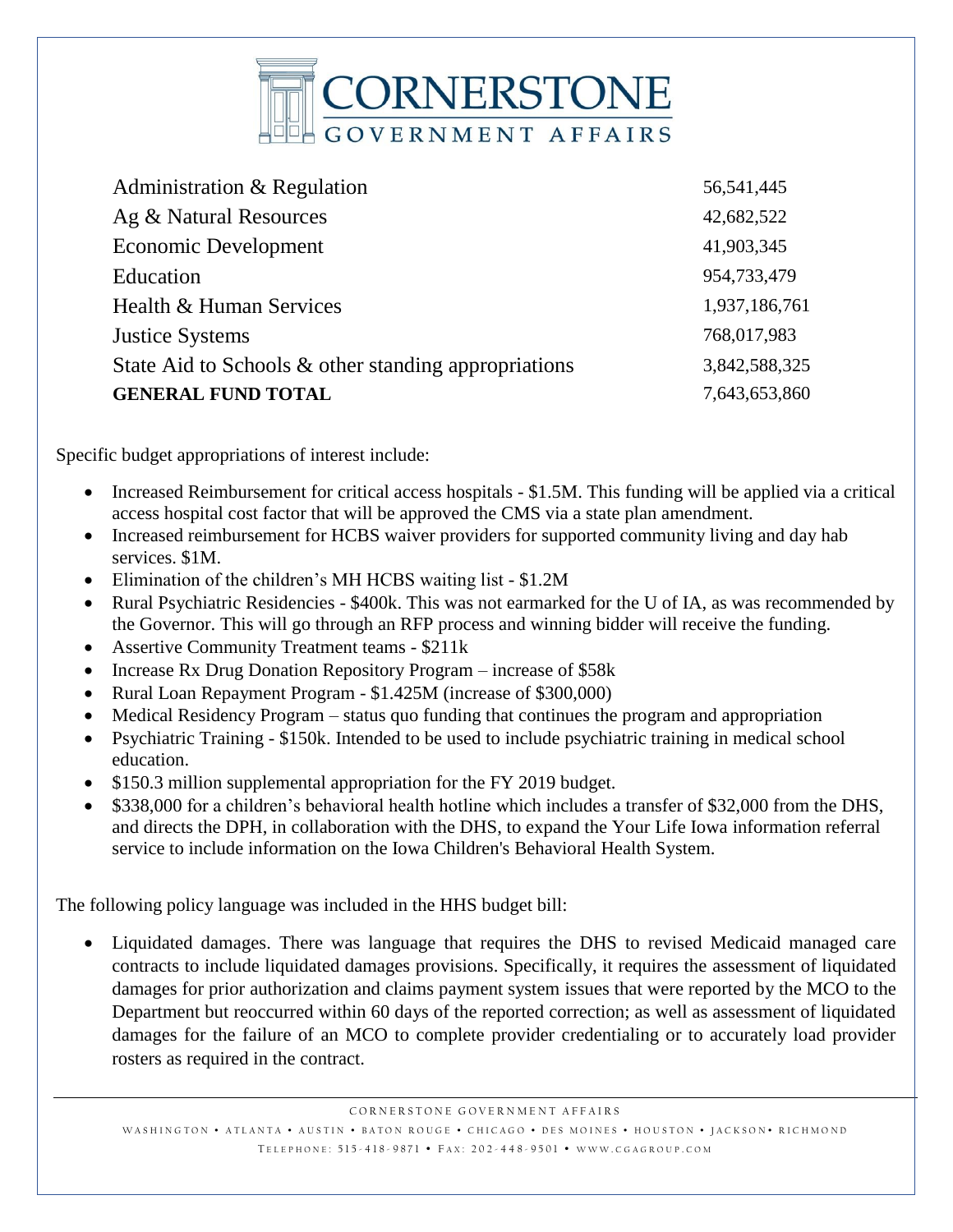

- Health Data Collection and Use. Language was included that requires the DPH to require an RFP for public health data collection and use. This language takes away the current memorandum of understanding with the Iowa Hospital Association and the state. The data will still be used but will go through an RFP process.
- Medicaid Coverage for Alien Pregnant Women. Requires DHS to apply for a CMS waiver to allow pregnant women who are lawfully admitted into the US to have Medicaid coverage, without having to wait for five years.
- Public Health Overview over Certain Boards. The Board of Medicine, Board of Nursing, Board of Pharmacy and Dental Board's Executive Directors will be under the purview of the Director of Public Health. The Director will hire all of these positions.
- Prior Authorization language. Requires DHS to review expanding the medical assistance management information system to integrate a single, statewide system to serve as a central portal for submission of prior authorizations for Medicaid. The portal won't be used as the tool to make or review final determination of PA requests but would serve as the conduit for providers to make the PA request. The report is due back to the legislature by March 31, 2020.
- Language directing the Department of Human Services to apply for an intergovernmental transfer arrangement between nursing homes and hospitals. This language has been attempted in the past and CMS has rejected the waiver.
- Managed Care Contract Notification. Requires the DHS to notify the Chairpersons and Ranking Members of the Health and Human Services Appropriations Subcommittee, the LSA, and caucus staff within 30 days of execution or amendment of a managed care organization (MCO) contract, and within 30 days of determining the incentive payment withhold amount.
- Hospital Health Care Access Assessment: Extends the repeal of the Hospital Health Care Access Assessment Program until the end of FY 2022.
- MAAC: Eliminates the Executive Committee of the MAAC Council and limits the voting membership of the Council to ten members.
- Elimination of state compensation or expenses for Certain Boards: Eliminates the payment of compensation or expenses for public members of the following: Plumbing and Mechanical Systems Board. Child Death Review Team. Health Facilities Council. Emergency Management Services Advisory Council. Early Childhood Iowa State Board.

# **Bills of Interest**

## *Children's Mental Health Bill*

One of the Governor's priority made its way to her desk for signature. [HF 690](https://www.legis.iowa.gov/legislation/BillBook?ga=88&ba=hf690) was a bill that set the parameters for a children's mental health system that would exist in conjunction with the regional adult mental health system. The bill sets the core services that must be provided by the regions as well as establishing who is eligible for coverage. The core services include: crisis residential, mobile crisis response, prescribing and medication management, therapy, assessment for eligibility, and inpatient psychiatric hospital treatment. A fiscal analysis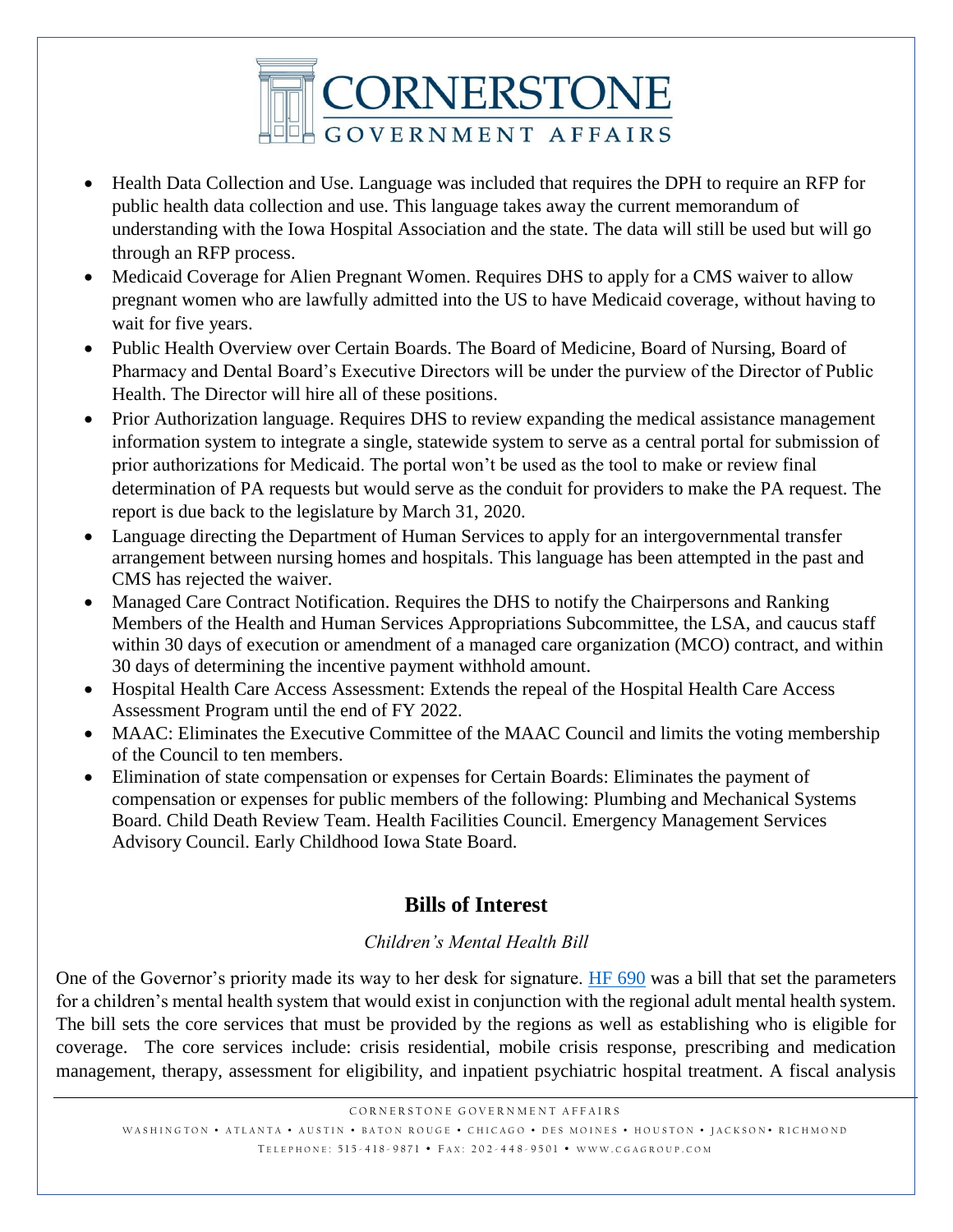

can be found [here.](https://www.legis.iowa.gov/docs/publications/FN/1041187.pdf) The bill encompasses many of the recommendations established by the Children's System State Board.

## *Certificate of Need Changes*

Two certificate of need bills were filed this year and dealt with the elimination of the certificate of need process in Iowa. [SF 18](https://www.legis.iowa.gov/legislation/BillBook?ga=88&ba=sf18) died in the Senate after a subcommittee vetted the bill. The bill was introduced by Senator Brad Zaun  $(R - Ur)$  and eliminated the CON process in Iowa. [HF 162](https://www.legis.iowa.gov/legislation/BillBook?ga=88&ba=hf162) was introduced by Freshman Representative Jeff Shipley (R – Fairfield) and eliminated CON in Iowa. The bill was never given a subcommittee assignment and died in the Human Resources committee.

#### *Medical Residency Preference bill*

[HF 532](https://www.legis.iowa.gov/legislation/BillBook?ga=88&ba=hf532) was a bill that deals with medical residency dollars in the state of Iowa. The bill initially would have required that medical residencies in Iowa funded by the State would have had to give priority to Iowa residents, and require the medical residencies to provide the opportunity to practice in a rural area during their medical residency. The bill was amended to include an Iowa preference, but the preference applies to those individuals who are residents of Iowa, attended an undergraduate degree from an Iowa college or university, or attended and earned a medical degree from a medical school in Iowa. The bill also included a requirement for residencies of primary care, and psychiatry, the opportunity to participate in a rural rotation to expose residents to rural areas of Iowa. Additionally, the bill requires the U of Iowa to give priority in awarding federal residency positions to applicants who have an Iowa connection (as described above), as well as the opportunity for a rural rotation for primary care and psychiatric residencies. Another part of the bill requires U of IA to review the feasibility of offering additional fourth-year electives to students who attend DMU.

#### *Suspending Inmates Medicaid Eligibility*

[HF 423](https://www.legis.iowa.gov/legislation/BillBook?ga=88&ba=hf423) was a bill that clarifies that DHS will not terminate Medicaid eligibility for an inmate at any point during their incarceration as long as the individual remains Medicaid eligible. Previously, inmates Medicaid status was cancelled if their incarceration exceeded a certain number of days.

#### *Federal Block Grant Bill*

The Federal Block Grant bill attempted to make changes to the funding for community mental health centers (CMHCs), by taking the funds that are applied to the CMHCs and redirect them to children's mental health. [HF](https://www.legis.iowa.gov/legislation/BillBook?ga=88&ba=hf756)  [756](https://www.legis.iowa.gov/legislation/BillBook?ga=88&ba=hf756) was amended to continue to keep funding the CMHCs through the Federal Block Grant. However, there was language in the bill that required a report to go back to the legislature, highlighting how the funds are currently spent, with the intent of the House directing that money to services.

## *Mandatory Reporter Bill*

[HF 731](https://www.legis.iowa.gov/legislation/BillBook?ga=88&ba=hf731) is a bill that makes changes to Iowa's mandatory reporter training requirements. The training requirements go from recertification from every five years to every three years, after initial training. The mandatory reporter curriculum will be developed by DHS for mandatory reporters of child abuse and dependent adult abuse, these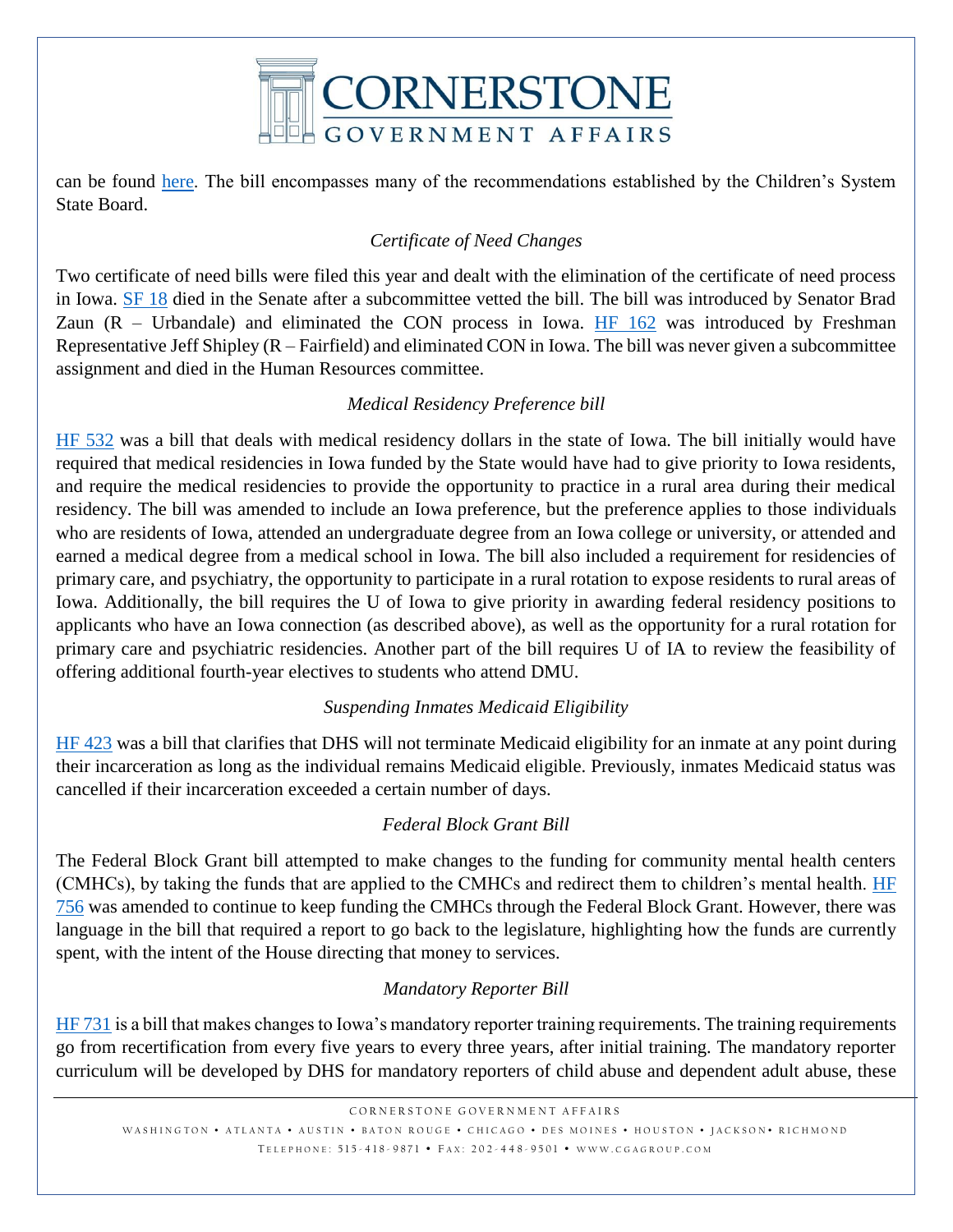

separate trainings will be provided to mandatory reporters for free, and that the frequency of trainings be increased from every 5 years to every 3 years. This bill allows for an hour-refresher course after the initial 2-hour DHS training has been completed. Employers may still supplement the DHS training with a more specific training for their employees.

## *Prior Authorization for Medication Assisted Treatment*

[HF 623](https://www.legis.iowa.gov/legislation/BillBook?ga=88&ba=hf623) is a bill that requires the department to adopt rules that prior authorization shall not be required for five different treatments for medication assisted treatment. These treatments include: methadone, buprenorphine, naloxone, buprenorphine and naloxone combination, and naltrexone. The bill is effective July 1, 2019.

#### *County and Region Levy Funding*

[HF 691i](https://www.legis.iowa.gov/legislation/BillBook?ga=88&ba=hf691)s a bill that modifies the amount of excess funds counties are able to retain. This bill pushes back the requirement for MHDS Regions to decrease their ending fund balances by 5 years and increases the amount of cash flow to 40% going forward. Beginning in FY 2024, counties are limited to a fund balance of cash flor of 40% of gross expenditures. Currently it is at 25%.

#### *Pharmacy Benefit Managers*

Several bills that dealt with pharmacy benefit manager regulation were considered in the legislature this session. The bills took on various forms but the bill that moved was **SF 563**. The bill creates a new chapter in Iowa Code— 510C, and requires the PBMs to annually report to the Commissioner of Insurance information about rebates and fees received, with the Commissioner posting nonconfidential information received on its website. The bill also requires the Insurance Commissioner to adopt rules.

#### *Designation of Laycaregiver*

[SF 210](https://www.legis.iowa.gov/legislation/BillBook?ga=88&ba=sf210) was a bill that was worked on by hospitals and AARP and deals with lay caregivers and their interaction with the discharge planning process.

#### *Empower Rural Iowa*

[HF 772,](https://www.legis.iowa.gov/legislation/BillBook?ga=88&ba=hf772) was the Empower Rural Iowa bill and one of the Governor's legislative priorities this session. The bill was amended throughout the session; the end result did the following. The bill addresses broadband by changing specific broadband targets/requirements for download speeds for BB services and references the FCC for those speeds. It allows the Chief Information Officer (CIO) to make determinations from time-to-time whether a provider is achieving those speeds and allows the CIO to increase download speeds to include additional areas. It extends the time for certain unobligated BB grants fund to revert to three years and extends the grant program to 2025. It also allows the CIO to consider additional information outside the application for a grant and determines weighting factors and includes additional opportunities for public comment. The bill makes definitions and defines what an underserved area is.

The bill also includes flood assistance by allocating \$10 million in housing credits for areas in 2019 flood disaster zones. For housing, it requires the use of application periods and competitive scoring for workforce housing